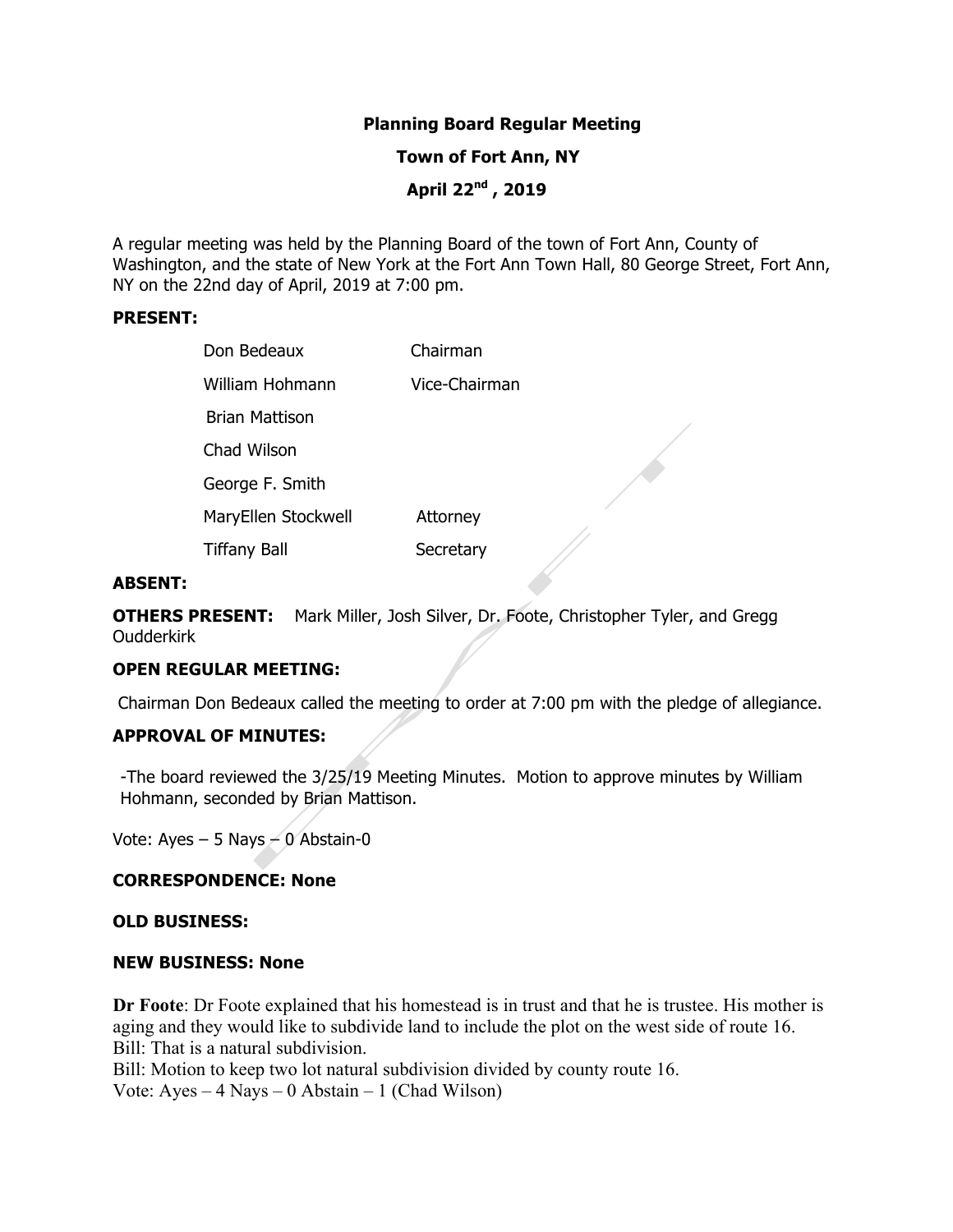**Murray Law Firm:** Josh Silver explaine that they are swapping 1 antenna for another and replacing some equipment on the ground.

Don: Are you looking to go outside your fence area or will you be going any higher? Josh: No, currently has 6 satellites replacing with 3.

MaryEllen: What about the new concrete pad that is described in your paperwork?

Josh: Yes, we are replacing cabinets there & putting a pad in.

Brian: Same output as the old antennas?

Josh: I am not sure if it is exactly the same.

Brian: Motion to make exempt on public hearing, applicant submitted sufficient material. George F. Smith seconded.

Vote: Ayes  $-4$  Nays  $-1$  (Chad Wilson) Abstain  $-0$ 

Brian Mattison made motion to approve and Bill Hohmann seconded.

Vote:  $Ayes - 4$  Nays  $- 0$  Abstain  $- 0$ 

# **Chris Tyler PUBLIC HEARING:**

Don Bedeaux opened public hearing

Mrs Tyler: We are subdividing 120 acres on Deweys Bridge Rd. It won't be developed or anything, and will remain forest and hunting land.

Don: Any questions from the public?

Bill Hohmann made motion to close the public hearing and Don seconded.

Vote:  $Ayes - 5$  Nays  $-0$  Abstain  $-0$ 

Don: How much land is remaining? Mrs. Tyler: 182 acres.

MaryEllen read Environmental Assessment Form

Bill Hohmann made motion of negative declaration and Brian Mattison seconded. Vote:  $Ayes - 5$  Nays – 0 Abstain – 0

Brian Mattison made motion to approve subdivision and Bill Hohmann seconded.

Vote: Ayes – 5 Nays – 0 Abstain - 0

# **Gregg Oudderkirk PUBLIC HEARING:**

Don Bedeaux opened public hearing, Gregg Oudderkirk explained to the public that he has a subdivision of 100 acres that he is looking to complete. 2 parcels will have houses. Public: How large are the lots? Gregg: 6 acres, 3 acres, 3 acres, and 10 acres for the remainder. Bill Hohmann made motion to close public hearing and George F. Smith seconded. Vote: Ayes-5 Nays-0 Abstain-0